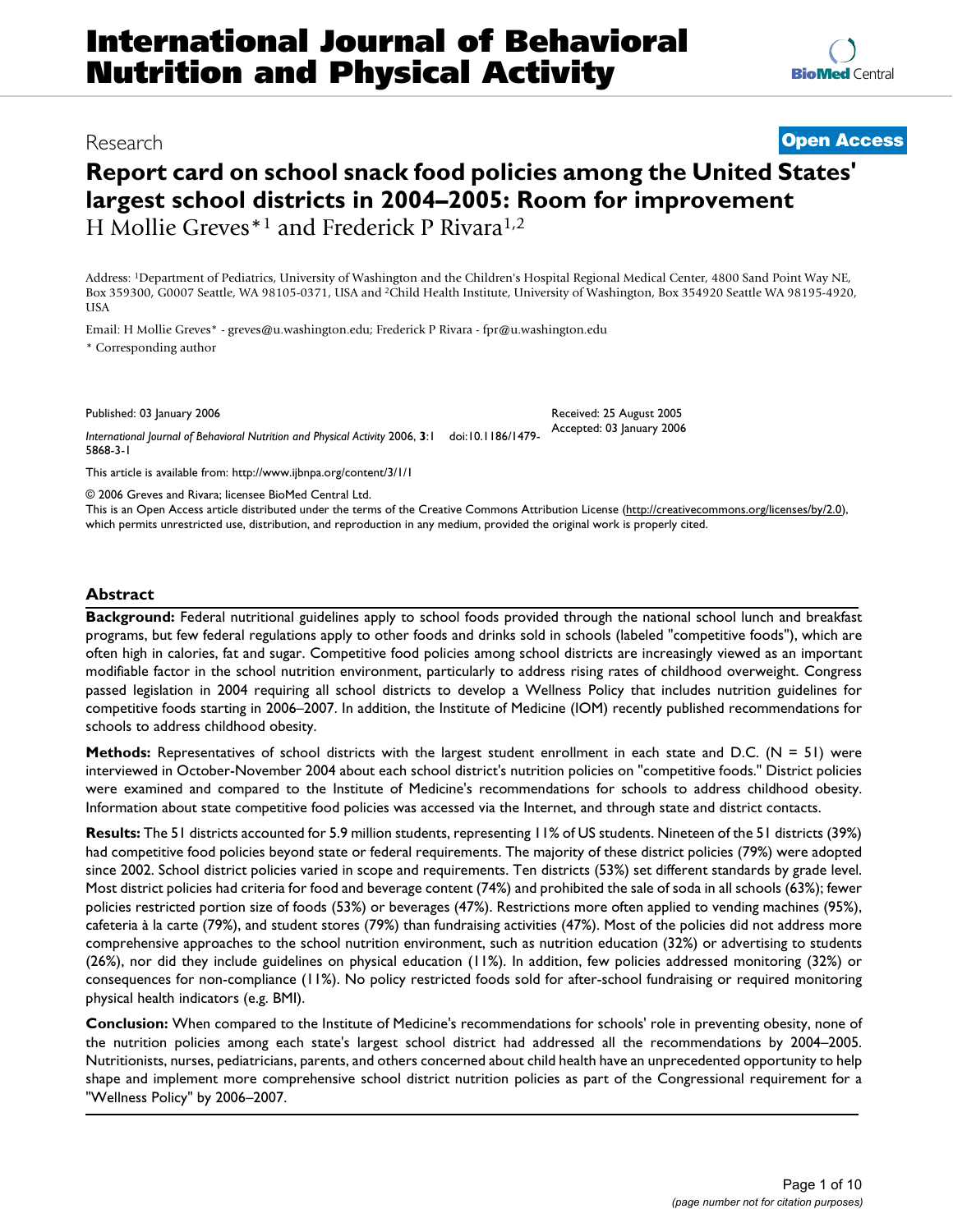**Table 1: Summary of Institute of Medicine Recommendations for Schools to Address Childhood Obesity, September 2004**

- Establish nutritional standards for all "Competitive Foods"
- Establish a minimum of 30 minutes of activity during school day
- Enhance school health curricula
- Ensure all school meals meet the Dietary Guidelines for Americans ■ Ensure schools are as advertising free as possible
- 
- Conduct annual assessments of student weight, height, BMI, and make data available to parents

#### **Introduction**

Snack foods and beverages high in sugar, fat and calories are now widely available in schools [1-3], and children's intake of these foods has increased [4]. While the United States Department of Agriculture (USDA) regulates the nutritional content of foods sold in the national school lunch and breakfast programs, federal guidelines for foods sold outside these programs (labeled "competitive foods") are limited [5]. When competitive foods are available in schools, children consume more fat and sugar and consume less fruits, vegetables and milk [6-9]. Schools face a dilemma in restricting the sale of snack foods and beverages because they generate significant revenue, especially in exclusive contracts with soda companies [10,11].

Recognizing that unhealthy foods and beverages in schools may contribute to growing problems of childhood obesity and poor nutrition, the USDA reported to Congress in 2001 on the magnitude of the problem of competitive food sales in schools [12]. Since then, multiple efforts have been initiated and expanded at the federal, state and local levels to decrease unhealthy competitive foods in the school setting [13-18]. National agencies, including the Centers for Disease Control and Prevention (CDC) [16], the American Academy of Pediatrics (AAP) [19], and the Institute of Medicine (IOM) [20], have all published recommended changes to the school nutrition environment, particularly competitive foods, as part of efforts to address childhood overweight.

In 2004, Congress established a requirement for all school districts to adopt a "Wellness Policy" including nutrition guidelines for all foods available on school campuses during the school day, as well as guidelines for nutrition education and physical activity [21]. Prior to this Congressional act, many states and school districts had already initiated policy changes to extend nutritional guidelines to competitive foods [22-24]. Although reports and studies on local or regional school nutrition policies for competitive foods are available [25-27], no analysis of school district nutrition policies across the country had been published since the 2000 School Health Policies and Programs Study (SHPPS) [28].

We sought to examine nutrition policies for competitive foods in the largest school districts in each state for 2004– 2005 and to compare these to published recommendations of the Institute of Medicine (See Table 1). This study highlights the magnitude of change required among the largest school districts across the country as districts move forward to comply with adopting Congressionally-mandated Wellness Policies by 2006–2007. This study demonstrates the need for ongoing involvement of nutritionists, nurses, pediatricians, parents, and others concerned about child health to help develop and implement more comprehensive school district nutrition policies.

#### **Methods**

One investigator (M.G.) made contact by phone and email in October-November 2004 to representatives of the school districts with the largest enrollment in each state and the District of Columbia. We surveyed a district from each state to capture a snapshot of district policies across the country in which different state laws apply. We chose districts with the largest student enrollments because their policies affect the most children in each state. In addition, the largest districts, representing primarily urban settings, enroll a larger proportion of minority students [29], who are disproportionately affected by problems of overweight [30], live in communities with less access to fresh fruits and vegetables [25], and have been found to consume more fast foods [31].

Information was collected in three domains: 1) demographic characteristics of the student body, 2) district nutrition policies on competitive foods and beverages, and 3) current competitive food environment including district contracts with soda vendors. Whenever available, information about nutrition policies was first obtained from each school district's website and then confirmed with personal communications. In most districts, the director of Food/Nutrition Services, or a district dietician or nutritionist serving as a spokesperson for the director, provided this information. In cases when the director of food service or their representatives were uncertain of the district nutrition policy, in particular for vending contracts that are often outside the domain of Food Services, follow-up contact was made with district personnel managing vending contracts.

Copies of all written policies on nutrition policies for competitive foods were requested and reviewed and were compared with data provided by personal communications. Demographic information was primarily collected from the most recent publicly published data available on the school district's website, or from the district's office of public information.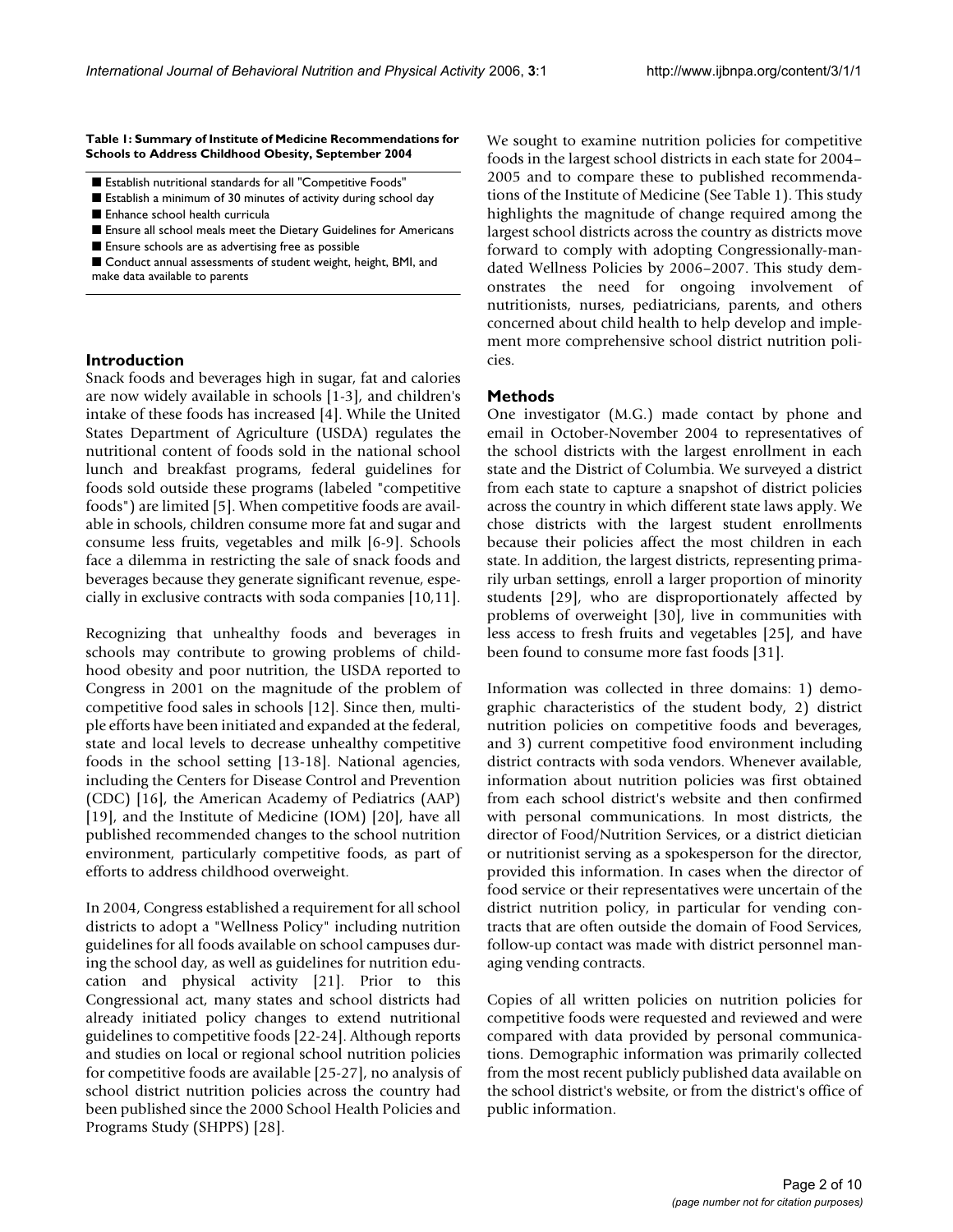|                                                                   | Total all districts $(N = 51)$ | Districts without policies $(N = 32)$ | Districts with policies $(N = 19)$ |
|-------------------------------------------------------------------|--------------------------------|---------------------------------------|------------------------------------|
| Total enrollment                                                  | 5,924,261                      | 2,105,903                             | 3,8182,358                         |
| Mean                                                              | 116.162                        | 65,809                                | 200,966                            |
| Median                                                            | 60,300                         | 47.179                                | 98,000                             |
| Range                                                             | 3,500-1,086,886                | 13.000-211.499                        | 3,500-1,086,886                    |
| Number of schools                                                 | 8.310                          | 3,403                                 | 4.907                              |
| Mean $#$ per district                                             | 163                            | 106                                   | 258                                |
| Median $#$ per district                                           | 103                            | 93                                    | 167                                |
| Range                                                             | $10 - 1.330$                   | $32 - 307$                            | $10 - 1.330$                       |
| Percent range qualifying for free/<br>reduced lunch               | 14-88%                         | 18%-84%                               | 20-88%                             |
| Districts with >50% students<br>qualifying for free/reduced lunch | 28 (55%)                       | 18 (56%)                              | 10(53%)                            |

Table 2: Demographic characteristics of largest school district in each state and District of Columbia with (N = 19) and without (N = **32) competitive food policy more restrictive than state and federal policy in 2004–2005**

We defined a school district "competitive food policy" as any policy beyond state or federal guidelines that consistently applied to foods and/or beverages sold outside the school lunch or breakfast program in one or more of the following settings: vending machines, cafeteria à la carte, school stores, and fundraising activities. We included policies passed by the school board, the district superintendent, or those implemented by district departments of food/nutrition services. We included *de facto* policies that were not written only if the policy universally applied to competitive foods sold in the school district in one or more of the above settings. Competitive food policies at the state level were assessed separately in order to identify district policies that extended beyond state policies.

Nutrition policies on competitive foods were compared on 1) restrictions on content (i.e. sugar, fat, and/or sodium), 2) restrictions on size of food and beverages sold, 3) venues where policy applies (i.e. vending, cafeteria à la carte, school stores, fundraising), 4) time of day when policy applies, 5) differences in policies by grade level, 6) school accountability for nutrition policies, and 6) if the policy addresses other areas of wellness as recommended by the Institute of Medicine: nutrition education, food advertising/marketing to students, reporting of body mass index (BMI), or guidelines for physical activity [20].

In addition to assessing particular school district policies, we also collected data about the current nutrition environment for competitive foods in all 51 school districts. These data included whether soda vending was allowed in the elementary, middle or high schools, whether branded fast foods are sold in the schools that do not meet USDA nutrition guidelines, and whether they have an exclusive district soda vending contract.

Finally, in order to compare district policies in the context of different state requirements, we reviewed state competitive food policies. These were obtained from state websites and via state and district personnel.

## **Results**

The 51 school districts assessed in this study represent approximately 5.9 million students enrolled in 8,310 schools across the US (Table 2). Combined, these school districts account for 11% of the 53 million students in the U.S. and 6% of the 129,000 schools [32]. Enrollment in these school districts ranges from 3,500 in Burlington, VT to 1,086,886 in New York City. Student eligibility for free and reduced school lunch in this sample of school districts ranged from 14% to 88%. Over half of the districts  $(N = 28)$  had greater than 50% of students eligible for free and reduced lunches.

## *District competitive food policies*

Nineteen (39%) of the 51 school districts surveyed had voluntarily adopted a nutrition policy for competitive foods beyond state or federal requirements. School districts that had adopted competitive food policies had larger mean and median enrollments than the 32 districts without such policies (Table 2). Among districts with competitive food policies, a similar proportion had greater than 50% eligibility for free and reduced lunches: 10 of 19 (53%) with policies, versus 18 of 32 (56%) without policies.

The nutrition policies for competitive foods adopted by the 19 school districts varied in scope and requirements (Tables 3 and 4). Fifteen of the 19 districts (79%) had new or revised policies since 2002. Only one district adopted a "guidelines only" policy, but in practice, the district had implemented specific nutrition guidelines for most foods sold in the district. About half of the districts (53%) set different standards by grade level, with more restrictive policies for elementary schools and more permissive policies for secondary schools. Twelve of 19 school district policies (63%) prohibited the sale of soda in *all* schools.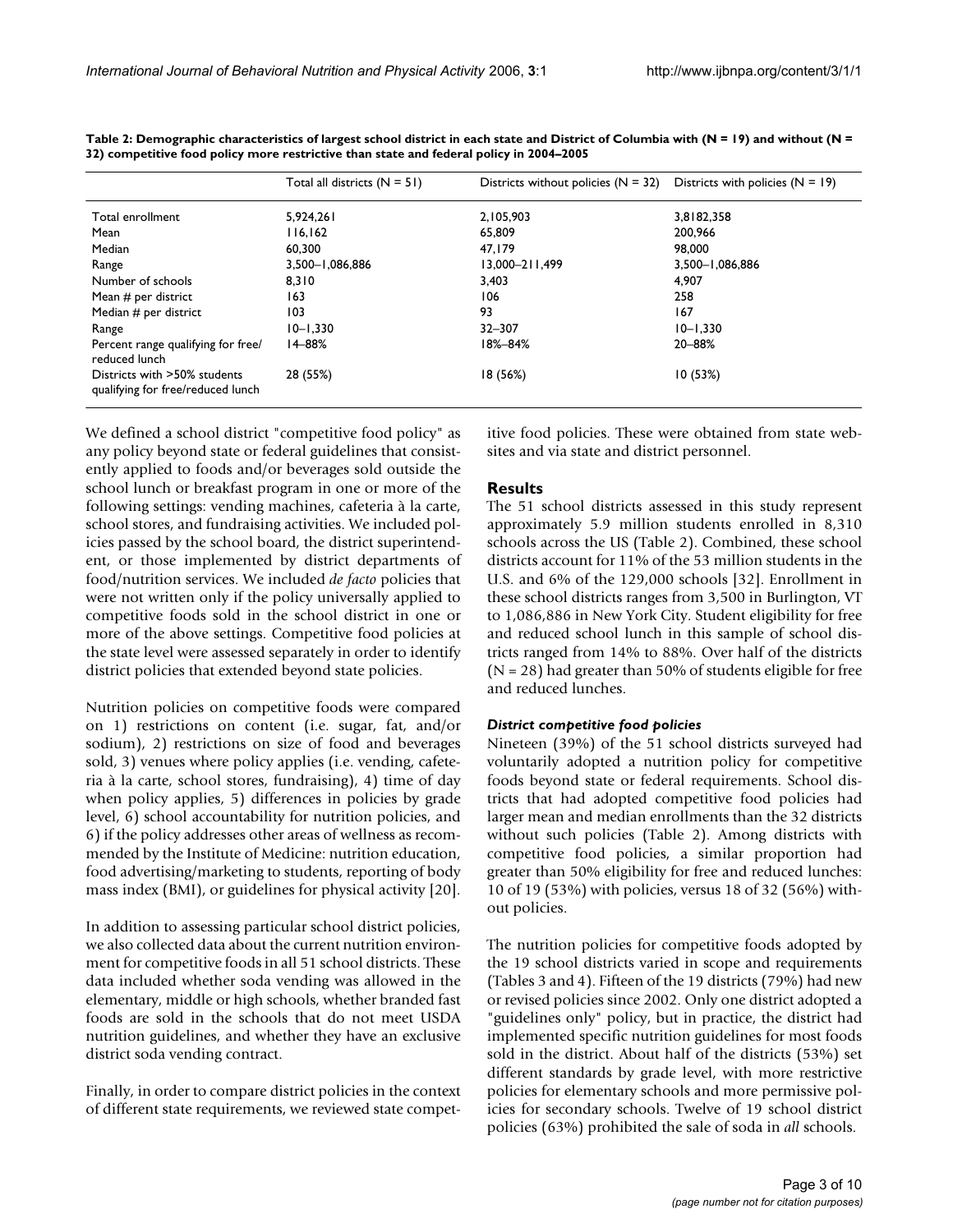| <b>Policy Components</b>                                                 | <b>Number</b> | Percent $(N = 19)$ |
|--------------------------------------------------------------------------|---------------|--------------------|
| Time of day and venue where policy applies                               |               |                    |
| General recommendations only                                             |               | 5%                 |
| Specifically applies only to foods/ beverages sold during the school day | 9             | 47%                |
| Applies to vending machines                                              | 18            | 95%                |
| Applies to cafeteria à la carte                                          | 15            | 79%                |
| Applies to student stores                                                | 15            | 79%                |
| Applies to fundraising activities                                        | 9             | 47%                |
| Applies to after-school fundraising or concessions                       | 0             | --                 |
| Different standards set for grade levels                                 | 10            | 53%                |
| Content and portion size                                                 |               |                    |
| Restricts food content                                                   | 4             | 74%                |
| Restricts food portion size                                              | 10            | 53%                |
| Restricts sugar content of juice drinks                                  | 4             | 74%                |
| Restricts portion size of beverages                                      | 9             | 47%                |
| Restricts soda in all schools                                            | 12            | 63%                |
| Policy elements extending beyond competitive foods                       |               |                    |
| Addresses marketing to students                                          | 5             | 26%                |
| Addresses nutrition education                                            | 6             | 32%                |
| Addresses physical education                                             | 2             | 11%                |
| Addresses monitoring/compliance procedures                               | 6             | 32%                |
| Includes consequences for non-compliance                                 |               | 11%                |
| Addresses measure of physical health (i.e. BMI)                          | 0             |                    |

**Table 3: Competitive food policies of the largest school district in each state & D.C. for 2004–2005 (districts with policy more restrictive than state and federal policies, N = 19)**

District policies restricted content (e.g. fat, sugar, and sodium) more frequently than portion size for both food and beverages. Almost three-quarters of policies established nutritional criteria for content limiting fat, sugar, and sodium in foods approved for sale, although some districts had limited those requirements to a certain percentage of the foods offered (e.g. 60% of vending machine items must be healthy). Ten of 19 policies (53%) limited the portion size of food items and 9 (47%) limited the size of beverages.

Competitive food policies did not typically apply to all settings in which food is sold in schools. Many of the school districts had adopted policies for foods and beverages sold in vending machines, but not for other venues. All but one of the policies (95%) applied to foods and beverages sold in vending machines, but less than half (47%) applied to items sold for school fundraising activities. Almost half of school districts (47%) specifically limited the policy only to foods sold during the school day. None of the school districts included after-school fundraising or concession sales as part of their policies.

A limited number of the districts had extended nutrition policies beyond competitive foods in 2004–2005 to create more comprehensive "wellness" policies, such as nutrition education (26%), guidelines for advertising or marketing to students (26%), and physical activity (11%). None of the policies required objective measures of student health or nutrition status such as measuring BMI. Six of the 19 policies (32%) mentioned monitoring and compliance, but only two (10%) included consequences for non-compliance.

#### *District sale of soda and branded products*

In addition to assessing competitive food policies, we surveyed current district practices for the competitive food environment regarding soda sales, branded fast foods, and district-wide contracts with beverage vendors (Table 5). Twelve school districts (24%) prohibited soda sales in all schools. Among the 51 districts in this sample, only 14% permitted soda vending in elementary schools, but the majority allowed soda vending in middle (61%) and high schools (75%). Three school districts (6%) were using branded fast food vendors (e.g. Pizza Hut, Taco Bell, McDonald's etc) in à la carte menus without requiring those foods meet USDA dietary requirements. Many more districts (41%) were selling branded fast foods like pizza as part of the school lunch, made to specification to meet USDA lunch guidelines. Fifteen school districts (29%) of the 51 total had exclusive contracts with a beverage vendor. A similar percentage of districts with and without competitive food policies had exclusive beverage contracts (32% versus 28%).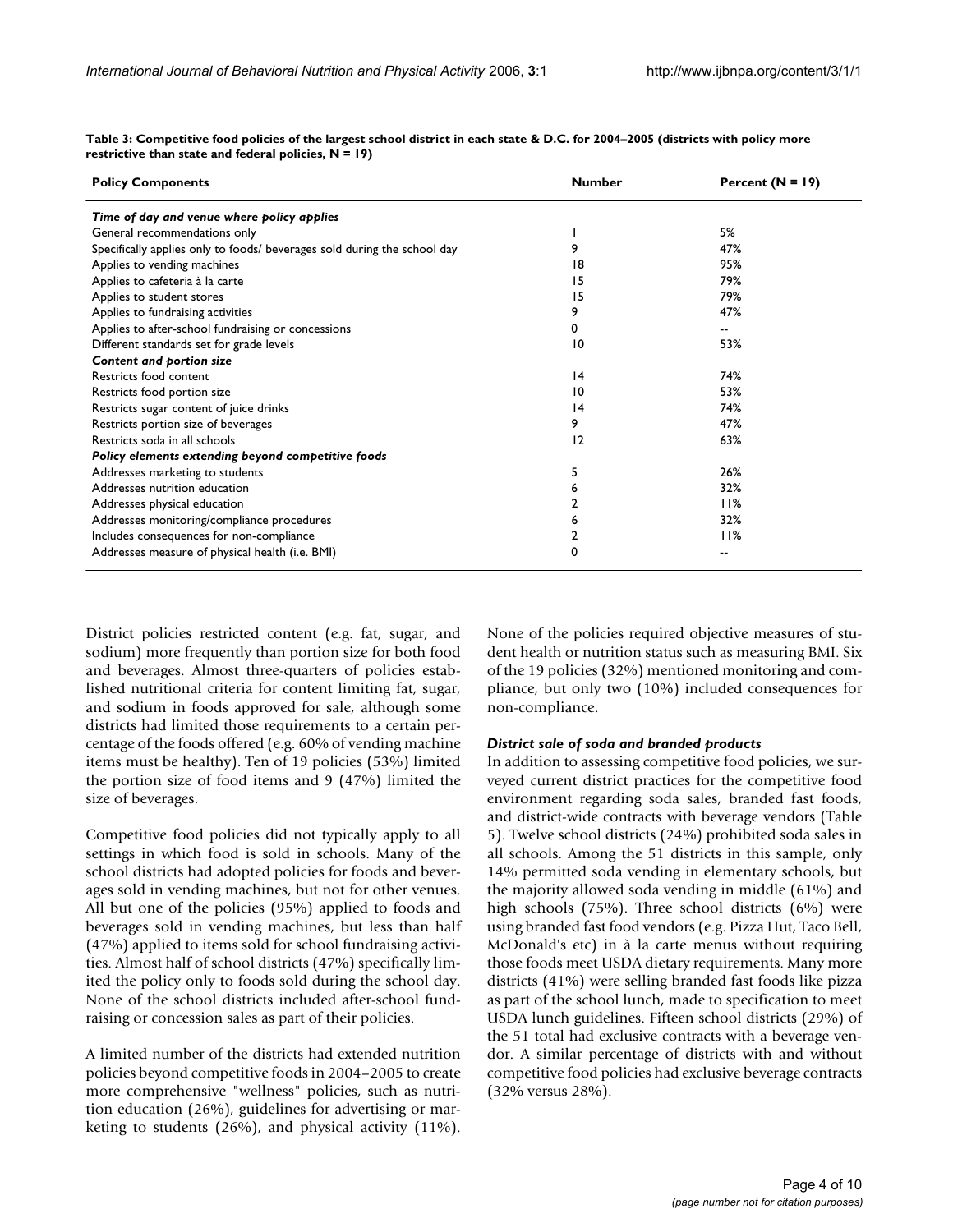|                                               |                               |                                      |                                  |                              |                               |                                         |                               |              |          |                               |                                              | Policy Includes Clause to Address |                     |
|-----------------------------------------------|-------------------------------|--------------------------------------|----------------------------------|------------------------------|-------------------------------|-----------------------------------------|-------------------------------|--------------|----------|-------------------------------|----------------------------------------------|-----------------------------------|---------------------|
| State                                         | <b>School District</b>        | Policy limited<br>to school<br>hours | Stds differ<br>by grade<br>level | Restricts<br>food<br>content | Restricts<br>food<br>portions | Restricts %<br>sugar in<br>juice drinks | Restricts<br>drink<br>portion |              |          | No sodas Marketing Nutr. Edu. |                                              | PE Monitoring                     | Non-<br>Compliance  |
| CA                                            | Los Angeles<br>Unified        | ✓                                    |                                  | ✓                            | $\checkmark$                  | ✓                                       |                               |              |          |                               |                                              | $\checkmark$                      |                     |
| $\mathsf{D}\mathsf{E}$                        | Christina                     |                                      | ✓                                | ✓                            | $\checkmark$                  | $\checkmark$                            | ✓                             | ✓            |          |                               |                                              |                                   |                     |
| $\mathord{\hspace{1pt}\text{--}\hspace{1pt}}$ | District of<br>Columbia       | ✓                                    |                                  | $\checkmark$                 | $\checkmark$                  | $\checkmark$                            | $\checkmark$                  | $\checkmark$ |          | ✓                             | ✓                                            | $\checkmark$                      |                     |
| FL.                                           | Dade Co.                      |                                      | ✓                                | $\checkmark$                 | $\checkmark$                  | ✓                                       | ✓                             |              |          |                               |                                              |                                   |                     |
| IL.                                           | Chicago                       |                                      | ✓                                | $\checkmark$                 | $\checkmark$                  | ✓                                       |                               | ✓            |          |                               |                                              |                                   |                     |
| KY                                            | Jefferson Co.                 | ✓                                    | ✓                                | $\checkmark$                 |                               | ✓                                       |                               |              |          |                               |                                              |                                   |                     |
| ME                                            | Portland                      |                                      | ✓                                | $\checkmark$                 |                               | ✓                                       |                               |              |          |                               |                                              |                                   |                     |
| MA                                            | Boston                        |                                      |                                  | ✓                            | $\checkmark$                  | ✓                                       | ✓                             |              | ✓        |                               |                                              |                                   |                     |
| ${\sf NV}$                                    | Clark Co.                     | ✓                                    |                                  | ✓                            | $\checkmark$                  | $\checkmark$                            | $\checkmark$                  |              |          | ✓                             |                                              |                                   |                     |
| <b>NH</b>                                     | Manchester                    |                                      |                                  |                              |                               |                                         |                               |              |          |                               |                                              |                                   |                     |
| <b>NY</b>                                     | <b>NYC</b>                    | ✓                                    |                                  | $\checkmark$                 | ✓                             | ✓                                       |                               |              |          |                               |                                              |                                   |                     |
| <b>ND</b>                                     | <b>Grand Forks</b>            |                                      | ✓                                |                              |                               |                                         | ✓                             |              |          |                               |                                              |                                   |                     |
| <b>OR</b>                                     | Portland                      |                                      | ✓                                | $\checkmark$                 | ✓                             | ✓                                       | ✓                             |              | ✓        | ✓                             |                                              |                                   |                     |
| PA                                            | Philadelphia                  |                                      | ✓                                |                              |                               | ✓                                       | ✓                             |              |          |                               |                                              |                                   |                     |
| <b>TN</b>                                     | Memphis City<br>Schools       | $\checkmark$                         |                                  |                              |                               |                                         |                               |              |          |                               |                                              |                                   |                     |
| VT                                            | Burlington                    |                                      | ✓                                | ✓                            |                               | ✓                                       |                               |              | ✓        |                               |                                              |                                   |                     |
| VA                                            | Fairfax Co.                   | ✓                                    |                                  |                              |                               |                                         |                               |              |          |                               |                                              |                                   |                     |
| <b>WA</b>                                     | Seattle                       | ✓                                    |                                  | ✓                            | ✓                             | ✓                                       | ✓                             | ✓            | ✓        |                               |                                              |                                   |                     |
| WI                                            | Milwaukee                     | ✓                                    | ✓                                |                              |                               |                                         |                               |              |          |                               |                                              | ✓                                 |                     |
|                                               | Total<br>Percent ( $n = 19$ ) | 9<br>47%                             | $\,$ l $\,$<br>53%               | 4<br>74%                     | $\,$ l $\,$<br>53%            | 4<br>74%                                | 9<br>47%                      | 12<br>63%    | 5<br>26% | 6<br>32%                      | $\overline{\mathbf{c}}$<br>$\mathbf{H}$<br>% | 6<br>32%                          | $\mathbf{2}$<br>11% |

**Table 4: Comparison of competitive food policies (beyond state or federal guidelines) of largest school districts in each state and the District of Columbia (2004–2005)**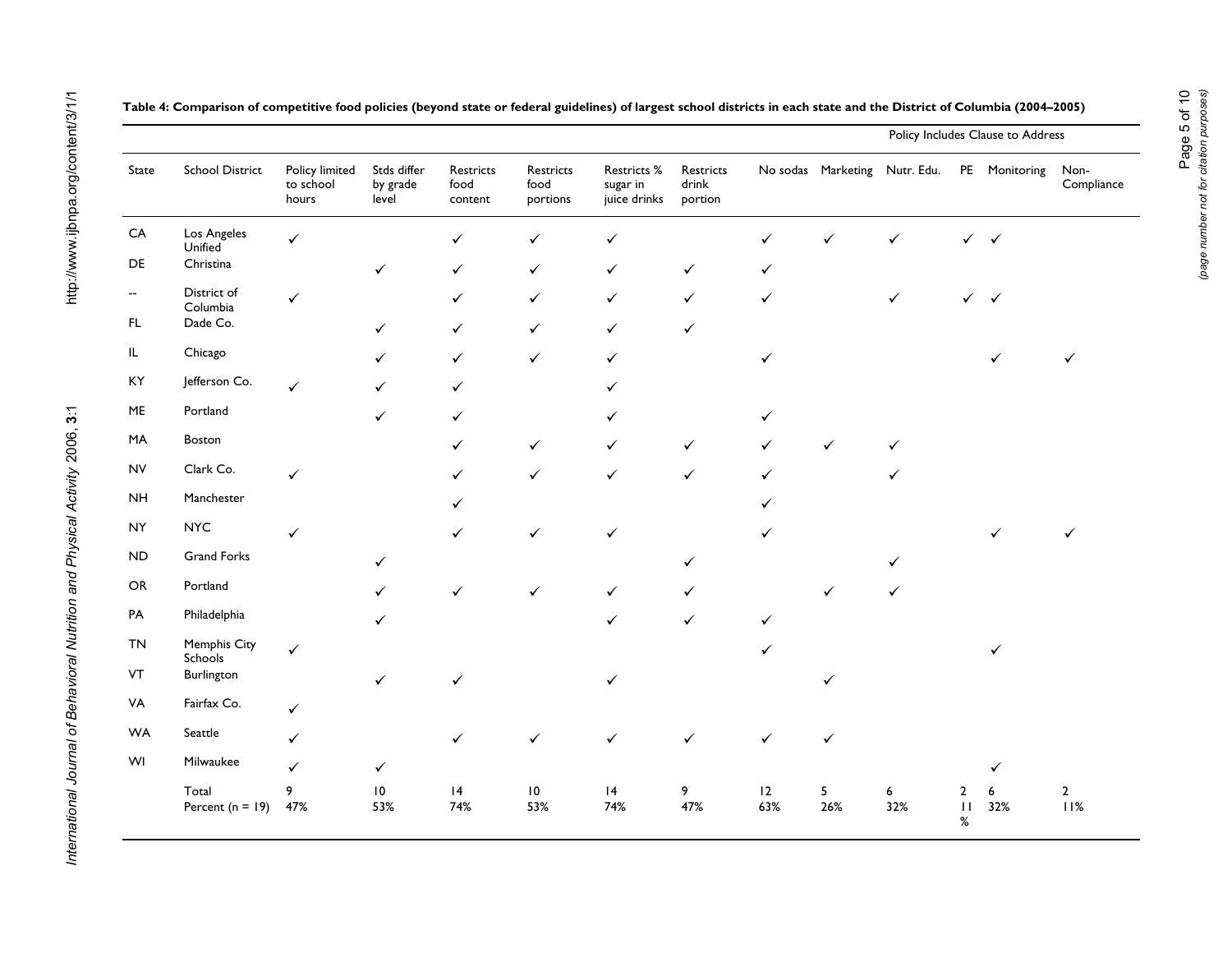#### *State competitive food policies*

Prior to 2002 when the USDA summarized state policies for competitive foods [24], 20 states had state legislation regulating sales of competitive foods beyond those required by federal regulations (Table 6). Eleven states had passed policies (either legislated or required by state agencies) that addressed competitive foods from 2002– 2004. Seven of these 11 states *required* stricter limits than federal regulations on competitive foods sold in the schools. Four of the 11 states made *recommendations* for changes to competitive food policies, primarily by requiring state agencies or committees to develop model policies. The most comprehensive state-mandated competitive food policies were in California, Hawaii, Texas and West Virginia. Each of these states adopted requirements for schools to offer only competitive foods that meet certain nutritional guidelines, although more restrictive requirements were limited to elementary schools, with more permissive policies for secondary schools (Table 7).

## **Discussion**

The Committee on evaluation of Children's Health of the National Research Council and Institute of Medicine have recently proposed a new conceptual model for children's health. In this model, the biological, behavioral and social and physical environmental influences on children's health operate within the broader context of policy and services. The food policies in schools are an important part of the broader context which affects children's health around obesity and physical activity [33].

In this survey of competitive food policies among the largest school districts in each state and the District of Columbia, we found that substantial changes to nutrition policies and foods offered at schools had occurred by 2004–2005. None of the districts, however, had adopted a policy that met all recommendations of the Institute of Medicine guidelines for the role of schools in preventing childhood obesity [20]. Overall, the Los Angeles Unified School District, which passed the first new competitive food policy among the largest districts in the U.S., had the most comprehensive policy.

The majority of school district policies that had been adopted since 2002 sought to impact the type and quantity of competitive foods and beverages available by setting specific limits on content and portions. Portion sizes of foods were more often restricted than those of beverages.

Almost universally, the representatives of nutrition services interviewed described multiple changes in recent years to improve nutrition in the schools, such as offering more fresh fruits and vegetables and eliminating regular chips, fried foods, and sodas from the cafeteria à la carte menus. Assessing changes to the school lunch program was beyond the scope of this study, however many school districts noted implementation of part or all of the USDA Healthy School Meals Initiative [34] and the CDC Coordinated School Health Program Guidelines for School Health Programs to Promote Lifelong Healthy Eating [17]. Based on these findings, we predict multiple positive changes in the next version of the School Health Policies and Programs Study (SHPPS), scheduled for 2006 [28].

School nutrition representatives cited the financial impact of limiting competitive foods as the major obstacle among school districts in adopting a competitive foods policy, specifically one that limits the sale of sodas. Anecdotal reports from some schools and districts show no detrimental financial impact in converting to healthy vending options [35]. However, no published studies have examined this issue. Contrary to our expected findings, school districts with exclusive vending contracts were not less likely to have adopted a competitive foods policy. Both districts with exclusive vendor contracts (e.g. Coca-Cola or Pepsi), and those with individual school contracts, grappled with anticipated financial losses if soda sales were restricted. In fact, in school districts without a district-wide contract, nutrition services personnel frequently cited resistance from individual school principals in developing a policy restricting soda sales. Several school districts adopted new district-wide vending contracts in order to centralize purchasing and approval of foods and beverages sold. Many were placing the management of new contracts under the division of food or nutrition services in order to ensure better nutritional content of vended items.

Beyond the financial constraints, respondents identified several additional barriers to adopting and implementing a competitive food policy. One barrier was the lack of priority among school district administrators to address child nutrition. Respondents from nutrition services in some districts described their struggle to find support among administrators or school board members to champion the cause for improving nutrition, particularly given the burden of increasing requirements for achieving academic benchmarks. Another barrier in some districts were parents and students who resisted changes to the school's food and drink offerings, wanting to protect students' "free will" in choosing what they eat, even if it is unhealthy. These aforementioned barriers are likely to remain an issue for school districts as they move forward to adopt and implement Wellness Policies.

Successful implementation of new competitive foods policies in individual schools across the districts is relatively unknown. Nutrition services personnel often noted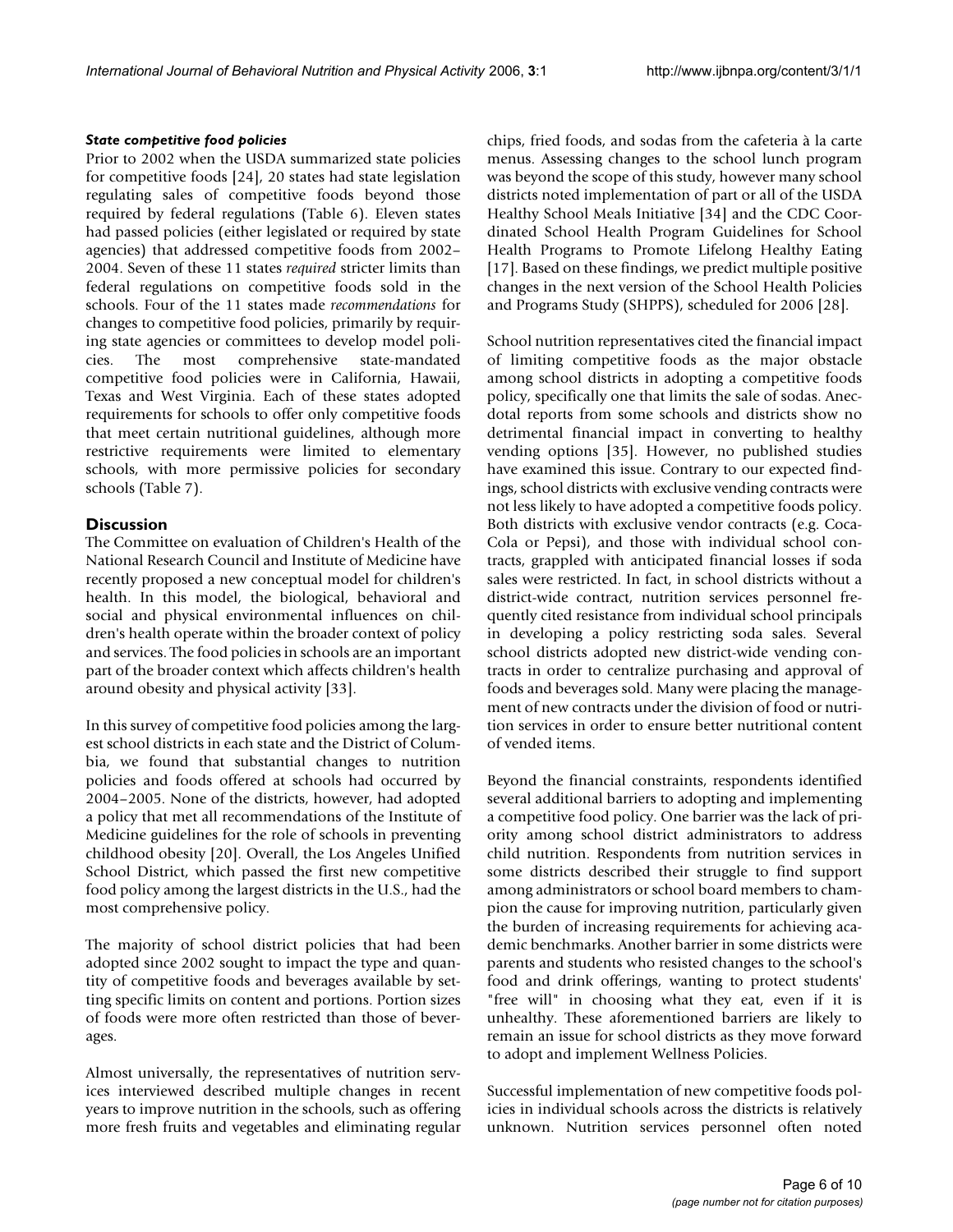| District competitive food restrictions and allowances                                                                                                                                   | Number | Percent $(N = 51)$ |
|-----------------------------------------------------------------------------------------------------------------------------------------------------------------------------------------|--------|--------------------|
| School districts that prohibit soda sales at all schools                                                                                                                                | 12     | 24%                |
| Districts that allow soda vending in elementary schools                                                                                                                                 |        | 14%                |
| Districts that allow soda vending in middle schools                                                                                                                                     | 31     | 61%                |
| Districts that allow soda vending in high schools                                                                                                                                       | 38     | 75%                |
| School districts using branded fast food vendors in à la carte sales that do not<br>meet USDA nutritional guidelines for school lunch (such as Pizza Hut, Taco Bell, and/or McDonald's) | 3      | 6%                 |
| District-wide exclusive contracts for beverage vending                                                                                                                                  | 15     | 29%                |

**Table 5: Competitive food environment (2004–2005) in the largest school district in each state & D.C.**

school non-compliance under current USDA requirements to keep vending machines off during mealtimes, depending on individual school administrators' oversight and commitment to compliance. In this study, less than one-third of the competitive food policies included clauses for monitoring and enforcement, and only two policies included consequences for non-compliance. Based on these findings, individual school compliance with the policies may depend heavily on the advocacy or support by each schools' administrators and staff, and may therefore vary widely from school to school. For those school districts that had opted to require time limitations for sale of competitive foods without content or portion size requirements, non-compliance could be a significant problem, and such policies would likely have little effect.

Current data about the potential impact of these new policy changes is limited. There is evidence that specific foods, especially soft drinks, may contribute to obesity [36,37]. The degree to which eliminating these products from schools will directly impact rates of childhood obesity is uncertain, however. There is agreement among most national organizations about the elements of school nutrition policies that are likely to have an impact, and specific policy guidelines have been recommended by the National Alliance for Nutrition and Activity (NANA) [38], but no optimal school policy to reduce childhood obesity has been identified or tested. Nevertheless, the improved nutrition environment in which children are more likely to consume healthier foods should provide sufficient reason for enacting policies to improve school nutrition. A promising outcome of policy changes reported by district representatives in this study was to note that snack food and beverage vendors were changing product lines and developing new products in order to comply with new district and state policies.

Limitations of this study include possible incomplete or inaccurate information provided by nutrition and food services representatives. Every reasonable effort was made to verify information when nutrition personnel were uncertain about the district's policies or plans, particularly for vending, which is often managed by the purchasing department. Another study limitation is that changes seen in the larger urban school districts may not be generalizable to smaller school districts. Our sample included a few smaller districts in less populated states, which reported similar rates of new policies and faced similar challenges in incorporating policies. Finally, these data represent a

| Table 6: State competitive food policies summary |  |  |  |
|--------------------------------------------------|--|--|--|
|--------------------------------------------------|--|--|--|

| State competitive food policies                                                                                                    | Total Number (States)                                                                                                                                                                          | Percent $(N = 50)$ |
|------------------------------------------------------------------------------------------------------------------------------------|------------------------------------------------------------------------------------------------------------------------------------------------------------------------------------------------|--------------------|
| States with legislation more restrictive than federal<br>requirements regarding competitive food sales in schools prior<br>to 2002 | 20                                                                                                                                                                                             | 40%                |
| States with new competitive food policies that require or will<br>require changes passed since 2002                                | 7 (Arkansas, California*, Connecticut <sup>**</sup> , Hawaii*, Texas*,<br>Tennessee, West Virginia*)                                                                                           | 14%                |
| States with new policies that recommend changes to<br>competitive food sales passed since 2002                                     | 4 (Colorado, North Carolina, Vermont, Washington)                                                                                                                                              | 8%                 |
| States with legislation to address childhood obesity, by<br>nutrition and/or physical activity passed since 2002                   | 16 (Arkansas, California, Colorado, Connecticut, Florida,<br>Louisiana, Mississippi, Nevada, New Mexico, North Carolina,<br>Oklahoma, Texas, Tennessee, Vermont, Washington, West<br>Virginia) | 32%                |

\* Requires schools to offer only competitive foods that meet certain nutritional guidelines

\*\*Requires certain healthy foods be sold whenever sodas/fruit drinks are available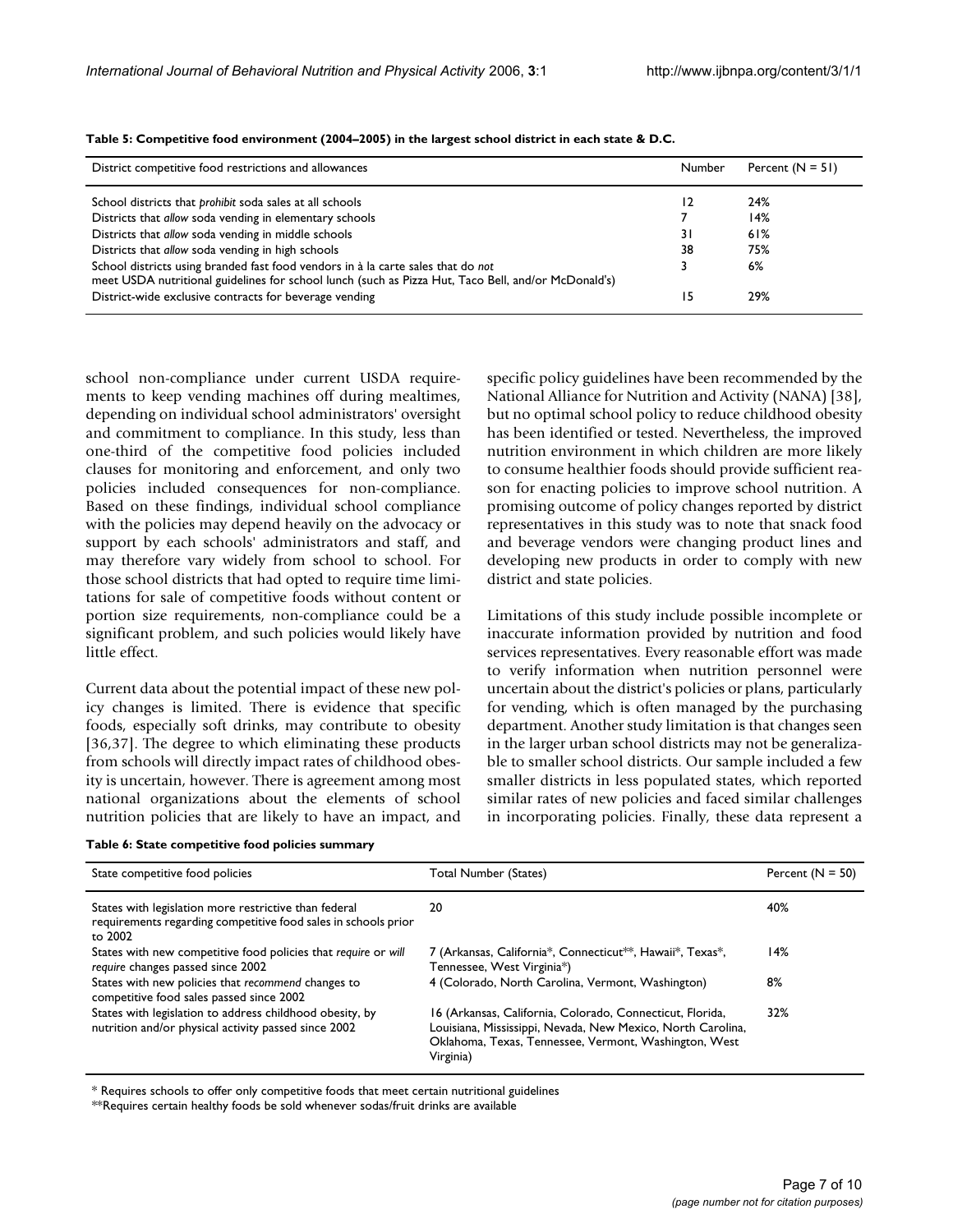| State                                                                                              | Revised<br>competitive food<br>policy | Policy req'ts vary by<br>grade level | Model policy for<br>comp. foods | State "wellness<br>policy" | Nutrition education PE/Physical activity |                  | Measure BMI      | Advisory<br>committee(s) |
|----------------------------------------------------------------------------------------------------|---------------------------------------|--------------------------------------|---------------------------------|----------------------------|------------------------------------------|------------------|------------------|--------------------------|
| ${\sf AR}$                                                                                         | $\checkmark$                          | $\checkmark$                         | $\checkmark$                    |                            |                                          |                  | $\checkmark$     | $\checkmark$             |
| $CA*$                                                                                              | ✓                                     |                                      |                                 |                            |                                          |                  |                  |                          |
| ${\sf CO}$                                                                                         | $\mathsf{R}$                          |                                      |                                 |                            |                                          |                  |                  |                          |
| CT                                                                                                 | $\checkmark$                          |                                      |                                 |                            |                                          |                  |                  |                          |
| FL<br>$H I^*$                                                                                      | $\checkmark$                          |                                      |                                 |                            | R                                        | $\mathsf R$      |                  |                          |
| LA                                                                                                 |                                       |                                      |                                 |                            |                                          |                  | P                |                          |
| MI                                                                                                 |                                       |                                      |                                 |                            |                                          |                  |                  |                          |
| ${\sf NV}$<br>$\mathsf{N}\mathsf{M}$                                                               |                                       |                                      |                                 |                            |                                          | $\boldsymbol{R}$ |                  |                          |
| $\mathsf{OK}% \left( \mathcal{M}\right) \equiv\mathsf{OK}(\mathcal{M}_{\mathrm{CL}}(\mathcal{M}))$ |                                       |                                      |                                 |                            |                                          |                  |                  | ✓                        |
| TN                                                                                                 | $\checkmark$                          |                                      |                                 |                            |                                          |                  |                  |                          |
| TX*                                                                                                |                                       |                                      |                                 |                            |                                          |                  |                  |                          |
| VT                                                                                                 |                                       |                                      | ✓                               | ✓                          | $\boldsymbol{R}$                         | $\boldsymbol{R}$ | $\boldsymbol{R}$ |                          |
| WA                                                                                                 |                                       |                                      |                                 |                            |                                          |                  |                  |                          |
| <b>WV*</b>                                                                                         |                                       |                                      | ✓                               |                            |                                          |                  |                  |                          |

Page 8 of 10

*(page number not for citation purposes)*

Page number not for citation purposes)<br>(page number not for citation purposes)

**Table 7: State legislation and policies passed since 2002 regarding childhood obesity: competitive foods, nutrition, and physical activity**

\*Denotes states that have specific guidelines for nutritional content of competitive foods

*R* = recommendation

*P* = pilot program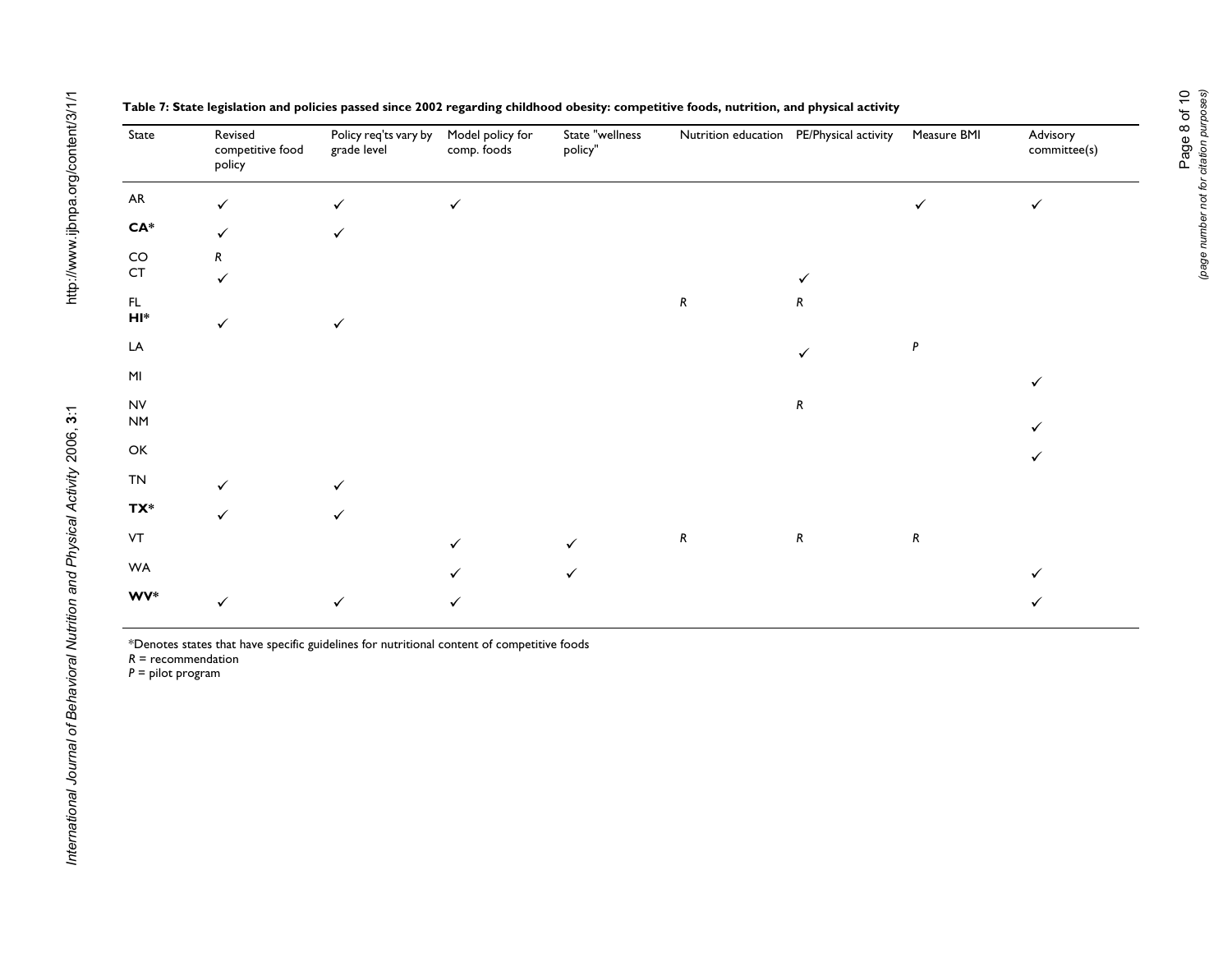summary of the largest districts for 2004–2005 school year and may not be current as policies and state legislation are changing continually.

In our study of nutrition policies for competitive foods in the largest school districts across the country in 2004– 2005, we found more than one-third of districts had adopted new competitive food policies since 2002. Most policies required specific criteria for sales of healthier foods and beverages. For example, over 60% of policies prohibited sales of soda in all schools, which based on available data, may have the most potential for impacting childhood obesity [36,37]. At the state level, eleven states had adopted new policies for competitive foods in schools, but only four of these had specific school nutrition guidelines.

None of the school district policies in 2004–2005 among states or their largest school districts met the Institute of Medicine's recommendations for schools' role in preventing obesity. Notable gaps in nutrition policies included not establishing portion sizes for both foods and beverages, not addressing fundraising or marketing food to students, and not measuring physical health indicators. In addition, most policies in 2004–2005 did not include guidelines for nutrition education or physical activity. Finally, few policies addressed monitoring or consequences for non-compliance.

The USDA is requiring all school districts participating in the National School Lunch Program to develop a Wellness Policy by 2006–2007, including nutrition guidelines for all foods available at school, and guidelines for physical activity and nutrition education [21]. Based on the findings from this study, few large school districts across the country had heretofore adopted a comprehensive Wellness Policy. The requirement to develop a Wellness Policy represents a crucial and unprecedented opportunity for nutritionists, pediatricians, nurses, parents and others interested in child health, to influence school nutrition policies. As school districts adopt new Wellness Policies, studies are needed to assess outcomes, particularly impact on child well-being such as child nutrition and overweight, and financial impact for school districts and their nutrition services departments.

#### **References**

- 1. Wechsler H, Brener ND, Kyester S, Miller C: **[Food service and](http://www.ncbi.nlm.nih.gov/entrez/query.fcgi?cmd=Retrieve&db=PubMed&dopt=Abstract&list_uids=11586874) [foods and beverages available at school: results from the](http://www.ncbi.nlm.nih.gov/entrez/query.fcgi?cmd=Retrieve&db=PubMed&dopt=Abstract&list_uids=11586874) [School Health Policies and Programs Study.](http://www.ncbi.nlm.nih.gov/entrez/query.fcgi?cmd=Retrieve&db=PubMed&dopt=Abstract&list_uids=11586874)** *J Sch Health* 2001, **71(7):**313-324.
- 2. Wildey MB, *et al.*: **[Fat and sugar levels are high in snacks pur](http://www.ncbi.nlm.nih.gov/entrez/query.fcgi?cmd=Retrieve&db=PubMed&dopt=Abstract&list_uids=10719405)[chased from student stores in middle schools.](http://www.ncbi.nlm.nih.gov/entrez/query.fcgi?cmd=Retrieve&db=PubMed&dopt=Abstract&list_uids=10719405)** *J Am Diet Assoc* 2000, **100(3):**319-322.
- 3. Harnack L, *et al.*: **[Availability of a la carte food items in junior](http://www.ncbi.nlm.nih.gov/entrez/query.fcgi?cmd=Retrieve&db=PubMed&dopt=Abstract&list_uids=10863576) [and senior high schools: a needs assessment.](http://www.ncbi.nlm.nih.gov/entrez/query.fcgi?cmd=Retrieve&db=PubMed&dopt=Abstract&list_uids=10863576)** *J Am Diet Assoc* 2000, **100(6):**701-703.
- 4. French SA, Lin B-H, Guthrie JF: **[National trends in soft drink con](http://www.ncbi.nlm.nih.gov/entrez/query.fcgi?cmd=Retrieve&db=PubMed&dopt=Abstract&list_uids=14520252)sumption among children and adolescents age 6 to 17 years: [Prevalence, amounts, and sources, 1977/1978 to 1994/1998.](http://www.ncbi.nlm.nih.gov/entrez/query.fcgi?cmd=Retrieve&db=PubMed&dopt=Abstract&list_uids=14520252)** *J Am Diet Assoc* 2003, **103(10):**1326-1331.
- 5. **Code of Federal Regulations Title 7, Subtitle B, Part 210 National School Lunch Program, Subsection B 210.10, 210.11 at USDA** [[http://www.fns.usda.gov/cnd/Governance/regu](http://www.fns.usda.gov/cnd/Governance/regulations/7cfrpart210.pdf) [lations/7cfrpart210.pdf](http://www.fns.usda.gov/cnd/Governance/regulations/7cfrpart210.pdf)]. Accessed 10/04.
- 6. Cullen KW, Eagan J, *et al.*: **[Effect of a la carte and snack bar foods](http://www.ncbi.nlm.nih.gov/entrez/query.fcgi?cmd=Retrieve&db=PubMed&dopt=Abstract&list_uids=11138440) [at school on children's lunchtime intake of fruits and vegeta](http://www.ncbi.nlm.nih.gov/entrez/query.fcgi?cmd=Retrieve&db=PubMed&dopt=Abstract&list_uids=11138440)[bles.](http://www.ncbi.nlm.nih.gov/entrez/query.fcgi?cmd=Retrieve&db=PubMed&dopt=Abstract&list_uids=11138440)** *J Am Diet Assoc* 2000, **100(12):**1482-1486.
- 7. Cullen KW, Zakeri I: **[Fruits, vegetables, milk and sweetened](http://www.ncbi.nlm.nih.gov/entrez/query.fcgi?cmd=Retrieve&db=PubMed&dopt=Abstract&list_uids=14998815) [beverages consumption and access to a la carte/snack bar](http://www.ncbi.nlm.nih.gov/entrez/query.fcgi?cmd=Retrieve&db=PubMed&dopt=Abstract&list_uids=14998815) [meals at school.](http://www.ncbi.nlm.nih.gov/entrez/query.fcgi?cmd=Retrieve&db=PubMed&dopt=Abstract&list_uids=14998815)** *Am J Pub Health* 2004, **94(3):**463-467.
- 8. Harnack L, Stang J, Story M: **[Soft drink consumption among US](http://www.ncbi.nlm.nih.gov/entrez/query.fcgi?cmd=Retrieve&db=PubMed&dopt=Abstract&list_uids=10207395) [children and adolescents: nutritional consequences.](http://www.ncbi.nlm.nih.gov/entrez/query.fcgi?cmd=Retrieve&db=PubMed&dopt=Abstract&list_uids=10207395)** *J Am Diet Assoc* 1999, **99(4):**436-441.
- 9. Kubik MY, *et al.*: **[The association of the school food environ](http://www.ncbi.nlm.nih.gov/entrez/query.fcgi?cmd=Retrieve&db=PubMed&dopt=Abstract&list_uids=12835204)[ment with dietary behaviors of young adolescents.](http://www.ncbi.nlm.nih.gov/entrez/query.fcgi?cmd=Retrieve&db=PubMed&dopt=Abstract&list_uids=12835204)** *Am J Pub Health* 2003, **93(7):**1168-1173.
- 10. Almeling DS: **The problems of pouring-rights contracts.** *Duke Law Journal* 2004, **53:**1111 [[http://www.law.duke.edu/journals/dlj/arti](http://www.law.duke.edu/journals/dlj/articles/dlj53p1111.htm) [cles/dlj53p1111.htm\]](http://www.law.duke.edu/journals/dlj/articles/dlj53p1111.htm).
- 11. Nestle M: **[Soft drink 'pouring rights': marketing empty calo](http://www.ncbi.nlm.nih.gov/entrez/query.fcgi?cmd=Retrieve&db=PubMed&dopt=Abstract&list_uids=11059423)[ries.](http://www.ncbi.nlm.nih.gov/entrez/query.fcgi?cmd=Retrieve&db=PubMed&dopt=Abstract&list_uids=11059423)** *Public Health Reports* 2000, **115:**308-319 [\[http://www.asu.edu/](http://www.asu.edu/educ/epsl/CERU/Documents/cace-00-03.htm) [educ/epsl/CERU/Documents/cace-00-03.htm\]](http://www.asu.edu/educ/epsl/CERU/Documents/cace-00-03.htm). Accessed 12/04.
- 12. **Foods Sold in Competition with USDA School Meal Programs, A Report to Congress** [[http://www.fns.usda.gov/cnd/](http://www.fns.usda.gov/cnd/Lunch/CompetitiveFoods/report_congress.htm) [Lunch/CompetitiveFoods/report\\_congress.htm](http://www.fns.usda.gov/cnd/Lunch/CompetitiveFoods/report_congress.htm)]. January 12, 2001. Accessed 10/04.
- 13. **California Center for Public Health Advocacy. National Consensus Panel on School Nutrition: Recommendations for Competitive Food Standards in California Schools** 2002 [<http://www.publichealthadvocacy.org>]. Accessed 11/04.
- 14. **Action for Healthy Kids** [\[http://www.actionforhealthykids.org\]](http://www.actionforhealthykids.org). Accessed 11/04.
- 15. **Steps to a Healthier US Initiative. HHS Awards \$13.7 million to support community programs to prevent diabetes, asthma and obesity** [<http://www.healthierus.gov/steps/>]. Sept 18, 2003. Accessed 11/04.
- 16. Centers for Disease Control and Prevention: *Promising Practices in Chronic Disease Prevention and Control: A Public Health Framework for Action, Chapter 9 Building a Healthier Future Through School Health Programs* Atlanta, GA: Department of Health and Human Services; 2003.
- 17. Coordinated School Health Programs (CSHP): **Centers for Disease Control and Prevention.** [[http://www.cdc.gov/HealthyYouth/](http://www.cdc.gov/HealthyYouth/CSHP/index.htm#2) [CSHP/index.htm#2](http://www.cdc.gov/HealthyYouth/CSHP/index.htm#2)]. Accessed 11/04.
- 18. **Healthy Schools for Healthy Kids. Robert Wood Johnson Foundation, Pyramid Communications** [[http://www.rwjf.org/](http://www.rwjf.org/publications/publicationsPdfs/healthySchools.pdf) [publications/publicationsPdfs/healthySchools.pdf](http://www.rwjf.org/publications/publicationsPdfs/healthySchools.pdf)]. Accessed 11/04.
- 19. Taras HL, *et al.*: **[Soft drinks in schools. Policy Statement of the](http://www.ncbi.nlm.nih.gov/entrez/query.fcgi?cmd=Retrieve&db=PubMed&dopt=Abstract&list_uids=14702469) [American Academy of Pediatrics.](http://www.ncbi.nlm.nih.gov/entrez/query.fcgi?cmd=Retrieve&db=PubMed&dopt=Abstract&list_uids=14702469)** *Pediatrics* 2004, **113(1):**152-4.
- 20. Institute of Medicine: **Schools Can Play A Role in Preventing Childhood Obesity.** *Fact Sheet September Drawn from Preventing Childhood Obesity: Health in the Balance* 2005 [\[http://www.iom.edu\]](http://www.iom.edu). Accessed 10/04.
- 21. **Child Nutrition and WIC Reauthorization Act of 2004. Public Law 108–265, 118 Stat. 729 Sec. 204 Local Wellness Policy.** .
- 22. Government Accounting Office (GAO): **School Meal Programs: Competitive Foods Are Available in Many Schools; Actions Taken to Restrict Them Differ by State and Locality.** *GAO-04- 673* 2004.
- 23. **National Conference of State Legislatures. Vending Machines in Schools** [[http://www.ncsl.org/programs/health/vend](http://www.ncsl.org/programs/health/vending.htm.) [ing.htm.\]](http://www.ncsl.org/programs/health/vending.htm.). Accessed 10/04.
- 24. **USDA State Competitive Food Policies, Updated by USDA** [[http://www.fns.usda.gov/cnd/Lunch/Competi](http://www.fns.usda.gov/cnd/Lunch/CompetitiveFoods/state_policies_2002.htm) [tiveFoods/state\\_policies\\_2002.htm](http://www.fns.usda.gov/cnd/Lunch/CompetitiveFoods/state_policies_2002.htm)]. Accessed 10/04.
- 25. Hearne SA, *et al.*: **F as in Fat: How Obesity Policies are Failing in America.** *Trust for America's Health* 2004 [[http://healthyameri](http://healthyamericans.org/reports/obesity/ObesityReport.pdf) [cans.org/reports/obesity/ObesityReport.pdf](http://healthyamericans.org/reports/obesity/ObesityReport.pdf)]. Accessed 11/04.
- 26. French SA, *et al.*: **[Food environment in secondary schools: À la](http://www.ncbi.nlm.nih.gov/entrez/query.fcgi?cmd=Retrieve&db=PubMed&dopt=Abstract&list_uids=12835203) [carte, vending machines, and food policies and practices.](http://www.ncbi.nlm.nih.gov/entrez/query.fcgi?cmd=Retrieve&db=PubMed&dopt=Abstract&list_uids=12835203)** *Am J Pub Health* 2003, **93(7):**1161-1167.